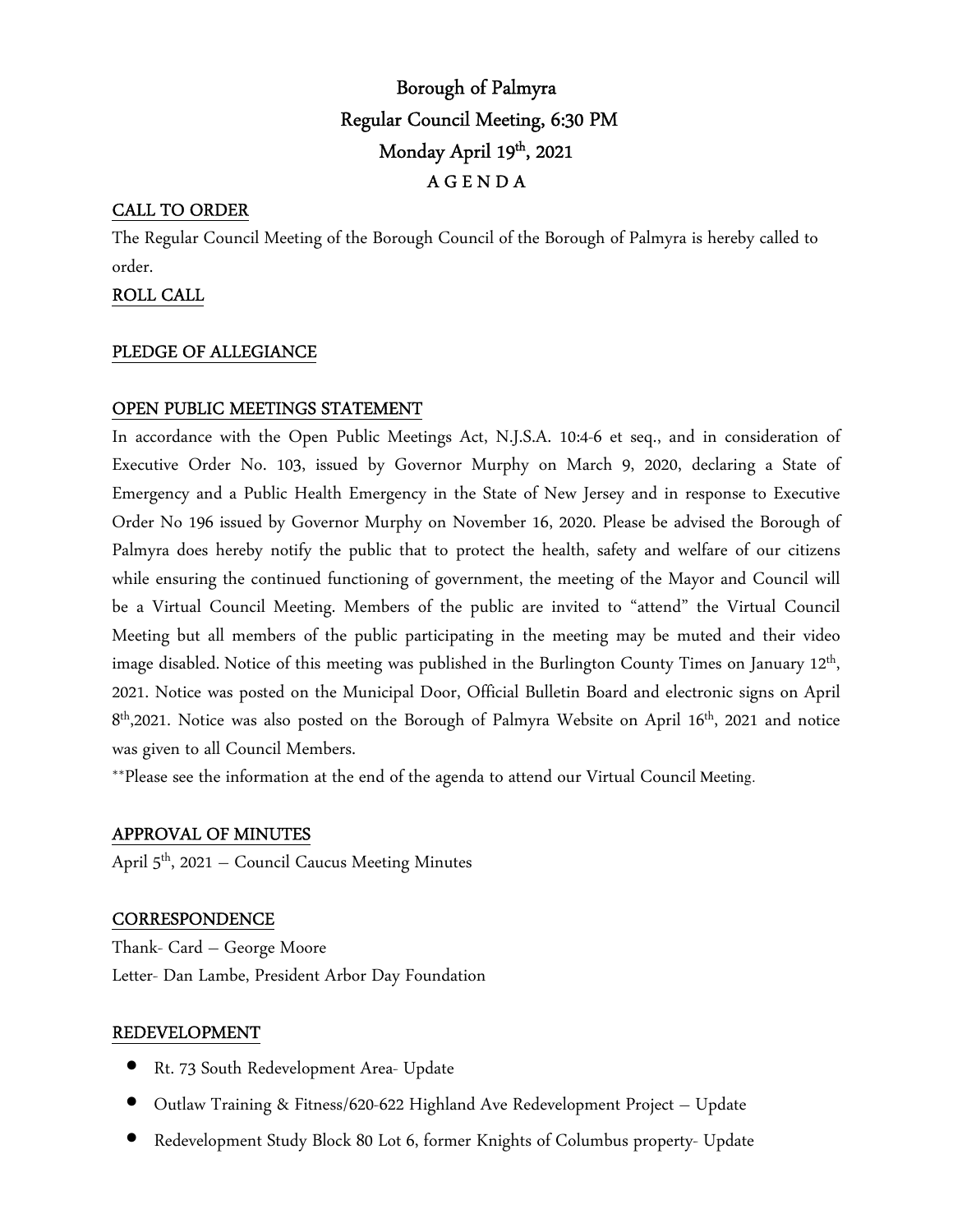### PROFESSIONAL UPDATES

William Kirchner, ERI

#### PROCLAMATION

Arbor Day Proclamation 2021

#### PUBLIC COMMENT

We request those participants wishing to have or make a Public comment, email their questions or comments in advance to Municipal Clerk Rita Jackson at djackson@boroughofpalmyra.com. The opportunity to submit comments prior to meeting expires at 12:00 PM on Monday April 19th, 2021. You must include "**Meeting Question/ Comment**" in the subject line and your name and full address for your comment to be considered valid. Comments submitted in a timely and complete manner will be reviewed and read during the virtual Council Meeting; it may be necessary to follow-up with persons submitting comments at a later date. All comments will become part of the record and included with the Meeting Minutes.

For those choose to "attend" the Virtual Meeting, Mayor Tait will open the meeting to the public for comments. Comments should be limited to no more than (2) two minutes. All comments will become part of the record and included with the Meeting Minutes.

#### ORDINANCES ON FIRST READING public hearing May 17<sup>th</sup>, 2021

Ordinance 2021-6. An Ordinance of the Borough of Palmyra County of Burlington, New Jersey Approving an Application for a Long-Term Tax Exemption and Authorizing the Execution of a Financial Agreement for a Tax Exemption for an Urban Renewal Project with Respect to the Property Commonly Know as Block 156, Lots 1 and 1.01 (Future Lot 1.08) on the Tax Map of the Borough of Palmyra

#### RESOLUTIONS

Resolution 2021-117 and Resolution 2021-118 will be enacted as a single motion, if either resolution needs additional discussion, it will be removed from the consent agenda and voted on separately

Resolution 2021-117, Resolution Awarding a Contract to Environmental Resolutions, Inc. (ERI) for the Engineering Services to update the Evaluation of Harbour Drive per their Proposal Dated March 22, 2021 in the Amount of \$6,750.00

Resolution 2021-118, Resolution Authorizing the Payment of April 2021 Bills in the Amount of \$3,101,549.61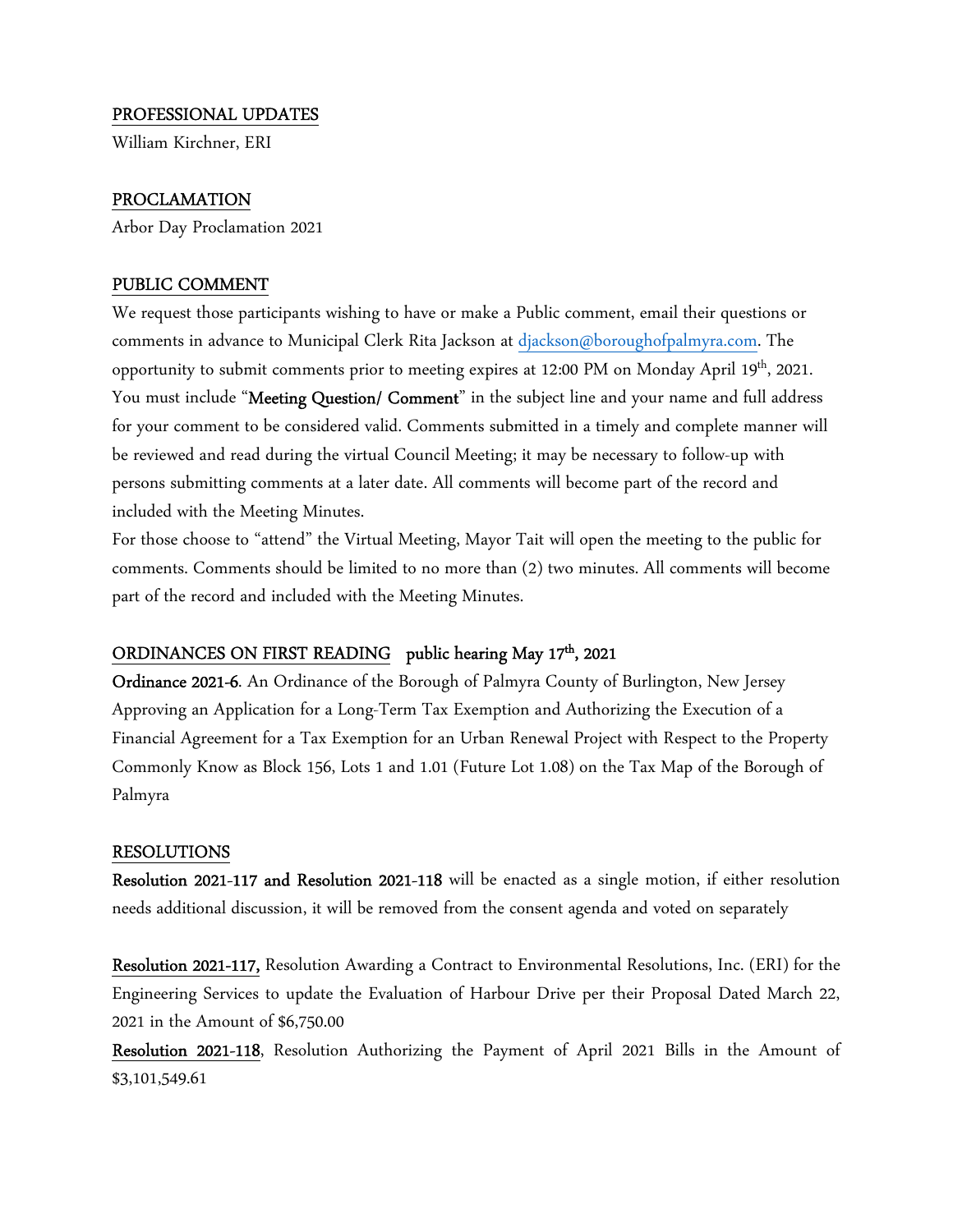# MOTION TO APPROVE TREASURERS' REPORTS

- February 2021
- March 2021

# DISCUSSION ITEMS

- Borough Hall staffing and re-opening to the public COVID-19 Update and Field Usage
- Field usage Ordinance
- Collective Bargaining Agreement with Palmyra Police Association
- Public Works vacancy
- Police Department vacancies/ Class I Police Officers
- Purchase Orders Council signature requirement
- Sidewalk/snow & ice removal ordinance
- Marijuana legalization
- Riverton Jetter Agreement
- Fire Company Lease
- Sewer lateral responsibility Ordinance and Sewer bills
- Salaries review Committee
- Parking Ordinance
- Handicap Parking Sign Ordinance
- YCA/Community Center Summer Camp Program updated request
- Rt. 130/Delaware River Corridor Plan Endorsement Committee appointees
- Veterans Memorial Park Improvement Project- update

# ADMINISTRATORS REPORT

- JIF Elected Officials Training Seminar
- Safe Treatment and Protection of Minors Training Webinar
- Roto Cylinders Tax Appeal
- Misc. items as necessary

# COUNCIL COMMITTEE REPORTS